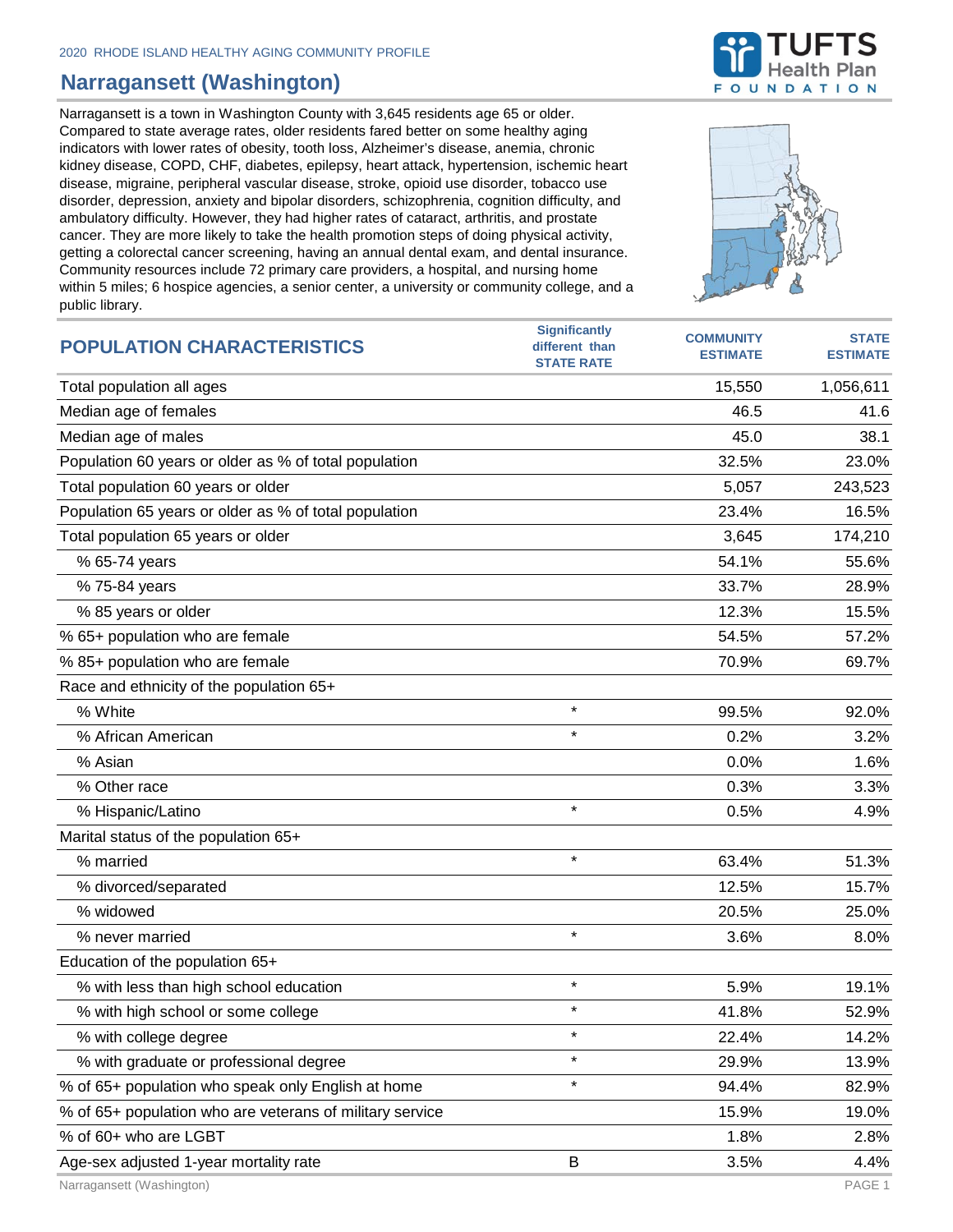| <b>HEALTHY AGING INDICATORS</b>                              | <b>BETTER / WORSE</b><br><b>STATE RATE</b> | <b>COMMUNITY</b><br><b>ESTIMATE</b> | <b>STATE</b><br><b>ESTIMATE</b> |
|--------------------------------------------------------------|--------------------------------------------|-------------------------------------|---------------------------------|
| <b>WELLNESS</b>                                              |                                            |                                     |                                 |
| % 60+ getting the recommended hours of sleep                 |                                            | 66.9%                               | 63.0%                           |
| % 60+ doing any physical activity within last month          | B                                          | 77.7%                               | 71.0%                           |
| % 60+ met CDC guidelines for muscle-strengthening activity   | В                                          | 32.3%                               | 25.0%                           |
| % 60+ met CDC guidelines for aerobic physical activity       | В                                          | 63.0%                               | 54.3%                           |
| % 60+ with fair or poor health status                        | B                                          | 14.6%                               | 19.5%                           |
| % 60+ with 15+ physically unhealthy days in last month       |                                            | 11.5%                               | 14.5%                           |
| <b>FALLS</b>                                                 |                                            |                                     |                                 |
| % 60+ who fell within last year                              |                                            | 27.2%                               | 26.3%                           |
| % 60+ who were injured in a fall within last year            |                                            | 9.6%                                | 10.3%                           |
| % 65+ had hip fracture                                       |                                            | 3.4%                                | 3.4%                            |
| <b>PREVENTION</b>                                            |                                            |                                     |                                 |
| % 60+ with physical exam/check-up in last year               |                                            | 92.6%                               | 93.0%                           |
| % 60+ flu shot in last year                                  |                                            | 59.0%                               | 60.6%                           |
| % 60+ with pneumonia vaccine                                 |                                            | 66.0%                               | 67.7%                           |
| % 60+ with shingles vaccine                                  |                                            | 39.7%                               | 35.3%                           |
| % 60+ women with a mammogram within last 2 years             |                                            | 86.1%                               | 82.0%                           |
| % 60+ with colorectal cancer screening                       | B                                          | 84.7%                               | 77.8%                           |
| % 60+ with HIV test                                          |                                            | 12.5%                               | 15.8%                           |
| % 60+ met CDC preventive health screening goals              |                                            | 41.8%                               | 39.2%                           |
| <b>NUTRITION &amp; DIET</b>                                  |                                            |                                     |                                 |
| % 60+ with 5 or more servings of fruit or vegetables per day |                                            | 20.8%                               | 18.1%                           |
| % 65+ with poor supermarket access                           |                                            | 58.1%                               | 23.6%                           |
| % 60+ stressed about buying food in last month               |                                            | 10.2%                               | 13.2%                           |
| % 60+ self-reported obese                                    |                                            | 23.5%                               | 26.8%                           |
| % 65+ clinically diagnosed obesity                           | В                                          | 25.7%                               | 29.3%                           |
| % 65+ with high cholesterol                                  |                                            | 78.1%                               | 79.1%                           |
| % 60+ with cholesterol screening                             |                                            | 97.2%                               | 96.9%                           |
| <b>ORAL HEALTH</b>                                           |                                            |                                     |                                 |
| % 60+ with dental insurance                                  | B                                          | 64.2%                               | 56.3%                           |
| % 60+ with annual dental exam                                | B                                          | 85.8%                               | 75.9%                           |
| # of dentists per 100,000 persons (all ages)                 |                                            | 12.8                                | 64.7                            |
| % 60+ with loss of 6 or more teeth                           | B                                          | 22.5%                               | 29.6%                           |
| <b>CHRONIC DISEASE</b>                                       |                                            |                                     |                                 |
| % 65+ with Alzheimer's disease or related dementias          | B                                          | 9.6%                                | 13.1%                           |
| % 65+ with anemia                                            | В                                          | 47.0%                               | 50.0%                           |
| % 65+ with asthma                                            |                                            | 13.5%                               | 14.9%                           |
| % 65+ with atrial fibrillation                               |                                            | 15.6%                               | 15.0%                           |
| % 65+ with autism spectrum disorder                          |                                            | N/A                                 | 0.04%                           |
| % 65+ with benign prostatic hyperplasia (men)                |                                            | 45.3%                               | 42.2%                           |
| % 65+ with breast cancer (women)                             |                                            | 10.4%                               | 11.1%                           |
| % 65+ with cataract                                          | W                                          | 72.7%                               | 67.5%                           |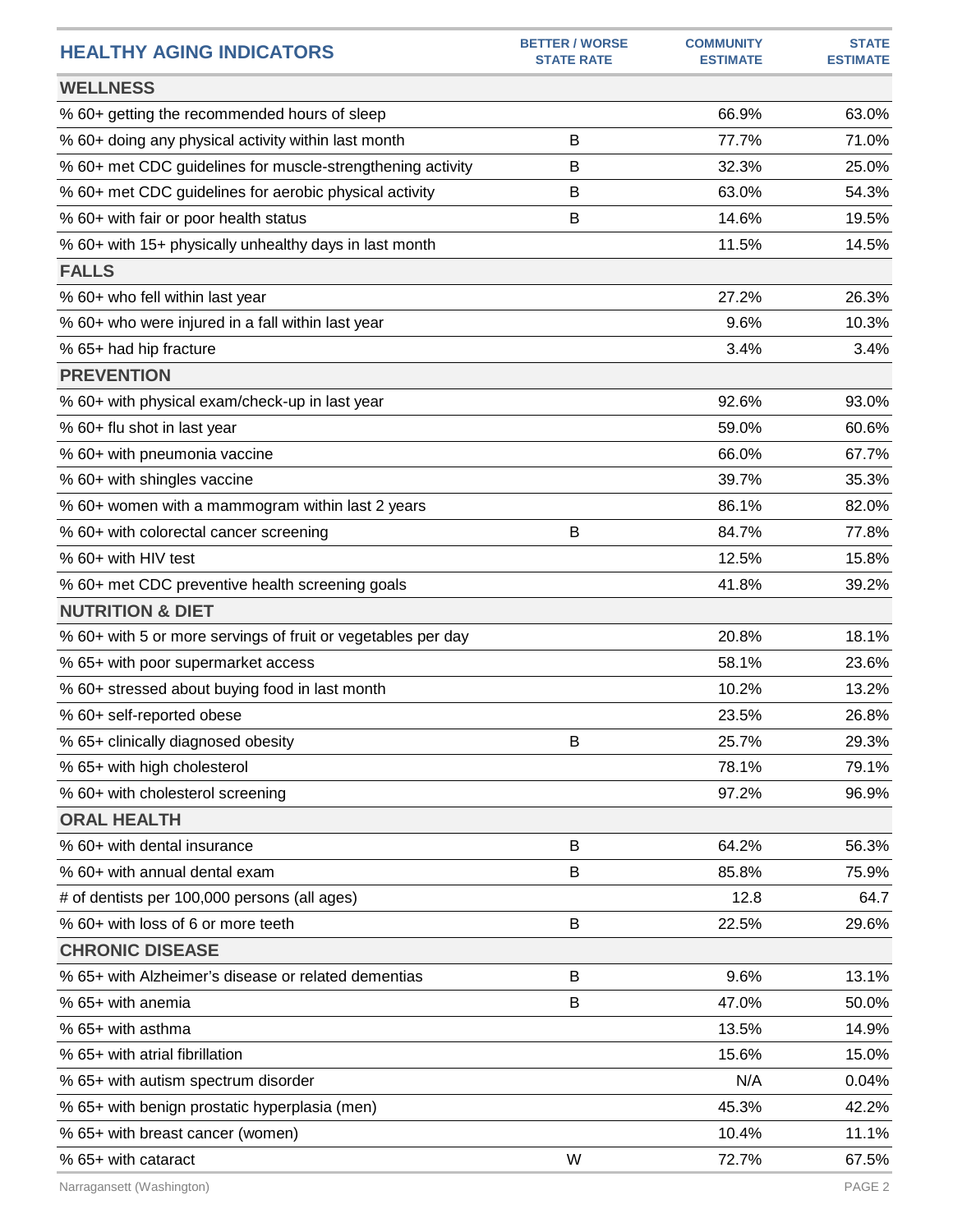| <b>HEALTHY AGING INDICATORS</b>                         | <b>BETTER / WORSE</b><br><b>STATE RATE</b> | <b>COMMUNITY</b><br><b>ESTIMATE</b> | <b>STATE</b><br><b>ESTIMATE</b> |
|---------------------------------------------------------|--------------------------------------------|-------------------------------------|---------------------------------|
| % 65+ with chronic kidney disease                       | B                                          | 24.8%                               | 30.7%                           |
| % 65+ with chronic obstructive pulmonary disease        | B                                          | 17.5%                               | 22.9%                           |
| % 65+ with colon cancer                                 |                                            | 2.3%                                | 2.7%                            |
| % 65+ with congestive heart failure                     | B                                          | 14.9%                               | 21.6%                           |
| % 65+ with diabetes                                     | B                                          | 27.9%                               | 34.7%                           |
| % 65+ with endometrial cancer (women)                   |                                            | 1.8%                                | 1.9%                            |
| % 65+ with epilepsy                                     | B                                          | 1.9%                                | 2.9%                            |
| % 65+ with fibromyalgia, chronic pain and fatigue       |                                            | 24.4%                               | 25.4%                           |
| % 65+ with glaucoma                                     |                                            | 28.6%                               | 27.0%                           |
| % 65+ ever had a heart attack                           | B                                          | 3.8%                                | 5.8%                            |
| % 65+ with HIV/AIDS                                     |                                            | 0.06%                               | 0.12%                           |
| % 65+ with hypertension                                 | B                                          | 74.6%                               | 78.0%                           |
| % 65+ with hypothyroidism                               |                                            | 21.4%                               | 22.4%                           |
| % 65+ with ischemic heart disease                       | B                                          | 37.4%                               | 41.8%                           |
| % 65+ with leukemias and lymphomas                      |                                            | 2.3%                                | 2.7%                            |
| % 65+ with liver disease                                |                                            | 10.5%                               | 9.9%                            |
| % 65+ with lung cancer                                  |                                            | 1.7%                                | 2.1%                            |
| % 65+ with migraine and other chronic headache          | B                                          | 4.8%                                | 6.1%                            |
| % 65+ with osteoarthritis or rheumatoid arthritis       | W                                          | 60.1%                               | 56.2%                           |
| % 65+ with osteoporosis                                 |                                            | 18.3%                               | 19.6%                           |
| % 65+ with peripheral vascular disease                  | B                                          | 22.6%                               | 25.6%                           |
| % 65+ with pressure ulcer or chronic ulcer              |                                            | 8.0%                                | 8.1%                            |
| % 65+ with prostate cancer (men)                        | W                                          | 16.6%                               | 13.4%                           |
| % 65+ with stroke                                       | B                                          | 9.9%                                | 11.9%                           |
| % 65+ with traumatic brain injury                       |                                            | 0.9%                                | 1.0%                            |
| % 65+ with 4+ (out of 15) chronic conditions            | B                                          | 58.7%                               | 63.8%                           |
| % 65+ with 0 chronic conditions                         |                                            | 6.7%                                | 7.0%                            |
| <b>BEHAVIORAL HEALTH</b>                                |                                            |                                     |                                 |
| # opioid deaths (all ages)                              |                                            | 18                                  | 1,654                           |
| % 65+ with opioid use disorder                          | B                                          | 1.2%                                | 1.9%                            |
| % 65+ with substance use disorder                       |                                            | 5.8%                                | 7.0%                            |
| % 60+ who used marijuana in last month                  |                                            | N/A                                 | 3.4%                            |
| % 60+ excessive drinking                                |                                            | 13.6%                               | 9.3%                            |
| % 65+ with tobacco use disorder                         | B                                          | 7.6%                                | 10.8%                           |
| % 60+ current smokers                                   |                                            | 5.7%                                | 8.7%                            |
| % 60+ ever used E-Cigarettes in last month              |                                            | 3.7%                                | 5.8%                            |
| <b>MENTAL HEALTH</b>                                    |                                            |                                     |                                 |
| % 60+ who reported receiving adequate emotional support | B                                          | 86.0%                               | 79.7%                           |
| % 60+ who reported being satisfied with life            | B                                          | 97.3%                               | 95.3%                           |
| % 60+ with 15+ days poor mental health in last month    | B                                          | 4.3%                                | 7.4%                            |
| % 65+ with depression                                   | B                                          | 27.2%                               | 32.9%                           |
| % 65+ with anxiety disorder                             | B                                          | 25.2%                               | 29.8%                           |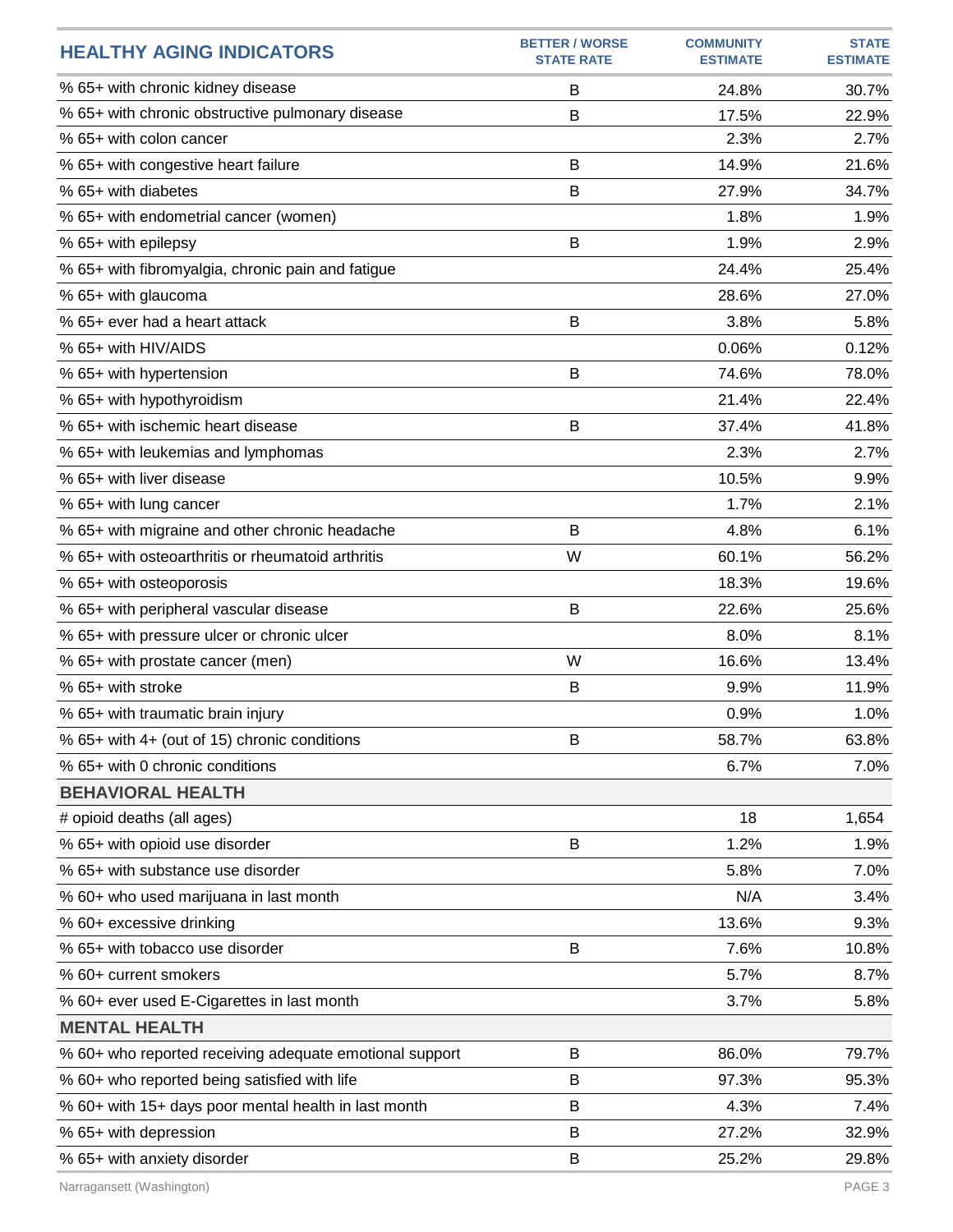| <b>HEALTHY AGING INDICATORS</b>                                  | <b>BETTER / WORSE</b><br><b>STATE RATE</b> | <b>COMMUNITY</b><br><b>ESTIMATE</b> | <b>STATE</b><br><b>ESTIMATE</b> |
|------------------------------------------------------------------|--------------------------------------------|-------------------------------------|---------------------------------|
| % 65+ with bipolar disorder                                      | B                                          | 2.0%                                | 4.1%                            |
| % 65+ with post-traumatic stress disorder                        |                                            | 1.5%                                | 1.7%                            |
| % 65+ with schizophrenia & other psychotic disorder              | B                                          | 1.8%                                | 3.8%                            |
| % 65+ with personality disorder                                  |                                            | 2.2%                                | 2.8%                            |
| <b>LIVING WITH DISABILITY</b>                                    |                                            |                                     |                                 |
| % 65+ with self-reported hearing difficulty                      |                                            | 13.1%                               | 13.9%                           |
| % 65+ with clinical diagnosis of deafness or hearing impairment  |                                            | 16.4%                               | 16.4%                           |
| % 65+ with self-reported vision difficulty                       |                                            | 4.2%                                | 5.5%                            |
| % 65+ with clinical diagnosis of blindness or visual impairment  |                                            | 0.7%                                | 1.1%                            |
| % 65+ with self-reported cognition difficulty                    | B                                          | 4.5%                                | 8.2%                            |
| % 65+ with self-reported ambulatory difficulty                   | B                                          | 12.4%                               | 21.0%                           |
| % 65+ with clinical diagnosis of mobility impairment             | B                                          | 2.7%                                | 3.8%                            |
| % 65+ with self-reported self-care difficulty                    | B                                          | 3.8%                                | 8.0%                            |
| % 65+ with self-reported independent living difficulty           | B                                          | 7.8%                                | 14.3%                           |
| <b>CAREGIVING</b>                                                |                                            |                                     |                                 |
| # of Alzheimer's disease specific support groups                 |                                            | 0                                   | 16                              |
| # of Memory Cafes                                                |                                            | 0                                   | 10                              |
| % of 60+ who provide care to a family/friend in last month       |                                            | 20.5%                               | 22.5%                           |
| % of grandparents raising grandchildren                          | $\star$                                    | 0.0%                                | 1.0%                            |
| % of grandparents who live with grandchildren                    | $\star$                                    | 1.2%                                | 3.2%                            |
| <b>ACCESS TO CARE</b>                                            |                                            |                                     |                                 |
| % 65+ dually eligible for Medicare and Medicaid                  | $\star$                                    | 3.5%                                | 13.8%                           |
| % 65+ Medicare managed care enrollees                            | $\star$                                    | 32.0%                               | 43.8%                           |
| % 60+ with a regular doctor                                      |                                            | 97.2%                               | 96.7%                           |
| % 60+ who did not see a doctor when needed due to cost           |                                            | 4.1%                                | 5.4%                            |
| # of primary care providers within 5 miles                       |                                            | 72                                  | 1,605                           |
| # of hospitals within 5 miles                                    |                                            | 1                                   | 13                              |
| # of home health agencies                                        |                                            | 19                                  | 23                              |
| # of nursing homes within 5 miles                                |                                            | 1                                   | 80                              |
| # of community health centers                                    |                                            | 0                                   | 43                              |
| # of adult day health centers                                    |                                            | 0                                   | 31                              |
| # of hospice agencies                                            |                                            | 6                                   | 18                              |
| <b>SERVICE UTILIZATION</b>                                       |                                            |                                     |                                 |
| # physician visits per year                                      | $\star$                                    | 9.3                                 | 8.4                             |
| # emergency room visits/1000 persons 65+ years annually          | $\star$                                    | 540.9                               | 620.6                           |
| # Part D monthly prescription fills per person annually          | $\star$                                    | 46.2                                | 52.2                            |
| # home health visits annually                                    |                                            | 3.4                                 | 3.5                             |
| # durable medical equipment claims annually                      |                                            | 1.5                                 | 1.7                             |
| # inpatient hospital stays/1000 persons 65+ years annually       | $\star$                                    | 220.6                               | 286.5                           |
| % Medicare inpatient hospital readmissions (as % of admissions)  |                                            | 13.9%                               | 17.4%                           |
| # skilled nursing facility stays/1000 persons 65+ years annually | $\star$                                    | 63.0                                | 98.8                            |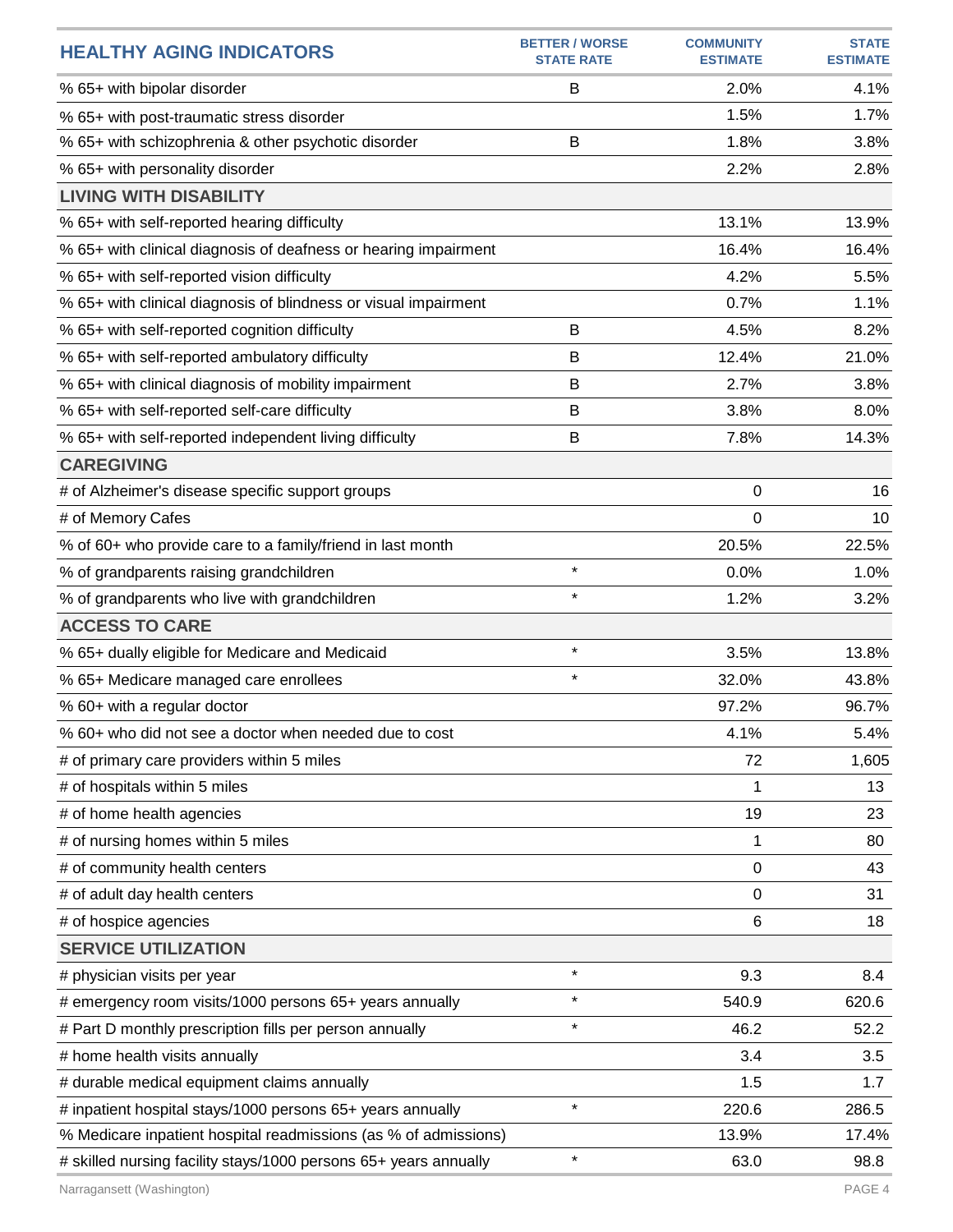| <b>HEALTHY AGING INDICATORS</b>                               | <b>BETTER / WORSE</b><br><b>STATE RATE</b> | <b>COMMUNITY</b><br><b>ESTIMATE</b> | <b>STATE</b><br><b>ESTIMATE</b> |
|---------------------------------------------------------------|--------------------------------------------|-------------------------------------|---------------------------------|
| # skilled nursing home Medicare beds/1000 persons 65+ years   |                                            | 0.0                                 | 47.1                            |
| % 65+ getting Medicaid long term services and supports        | $\star$                                    | 1.0%                                | 4.2%                            |
| % 65+ hospice users                                           | $\star$                                    | 2.6%                                | 3.5%                            |
| % 65+ hospice users as % of decedents                         |                                            | 51.0%                               | 53.0%                           |
| Median hospice days per hospice user (65+, deceased)          |                                            | 9.0                                 | 11.0                            |
| Median hospice payment (Medicare + other) per hospice user    |                                            | \$3,789.79                          | \$3,870.97                      |
| <b>COMMUNITY</b>                                              |                                            |                                     |                                 |
| Air pollution: annual # of unhealthy days for 65+ (county)    |                                            | 5                                   | N/A                             |
| Age-friendly efforts in community                             |                                            | Not yet                             | Yes                             |
| # of senior centers                                           |                                            | 1                                   | 32                              |
| # of universities and community colleges                      |                                            | 1                                   | 19                              |
| # of public libraries                                         |                                            | 1                                   | 71                              |
| # of YMCAs                                                    |                                            | $\Omega$                            | 15                              |
| % in county with access to broadband (all ages)               |                                            | 97.7%                               | 98.1%                           |
| % 60+ who used Internet in last month                         | $\star$                                    | 84.7%                               | 71.6%                           |
| Voter participation rate in 2016 election (age 18+)           |                                            | 59.0%                               | 55.0%                           |
| % 60+ who believe local service orgs understand needs         | $\star$                                    | 56.2%                               | 44.1%                           |
| % 60+ who believe he/she can make a difference                | $\star$                                    | 63.3%                               | 52.2%                           |
| % 60+ who believe working together can make a difference      |                                            | 84.5%                               | 81.0%                           |
| % 60+ who volunteer at least once per month                   | $\star$                                    | 29.3%                               | 22.9%                           |
| % 60+ who attend community events (church, club) monthly      | $\star$                                    | 56.7%                               | 44.4%                           |
| <b>SAFETY &amp; CRIME</b>                                     |                                            |                                     |                                 |
| Violent crime rate /100,000 persons                           |                                            | 58.1                                | 220.3                           |
| Homicide rate /100,000 persons (county)                       |                                            | N/A                                 | $\overline{2}$                  |
| # firearm fatalities (all ages) (county)                      |                                            | 104                                 | 895                             |
| Property crime rate /100,000 persons                          |                                            | 745.1                               | 1,678.4                         |
| # 65+ deaths by suicide (county)                              |                                            | N/A                                 | 57                              |
| <b>TRANSPORTATION</b>                                         |                                            |                                     |                                 |
| % 65+ who own a motor vehicle                                 | $\star$                                    | 96.6%                               | 85.0%                           |
| % 60+ who always drive or ride wearing a seatbelt             |                                            | 91.1%                               | 91.9%                           |
| % 60+ who drove under the influence of drinking in last month |                                            | N/A                                 | 2.0%                            |
| # of fatal crashes involving adult age 60+/town               |                                            | 0                                   | 82                              |
| # of fatal crashes involving adult age 60+/county             |                                            | 7                                   | 82                              |
| <b>HOUSING</b>                                                |                                            |                                     |                                 |
| % 65+ population who live alone                               | $\star$                                    | 23.4%                               | 31.4%                           |
| Average household size (all ages)                             |                                            | 2.3                                 | 2.5                             |
| Median house value                                            |                                            | \$418,600.00                        | \$249,800.00                    |
| % 60+ own home                                                | $\star$                                    | 87.1%                               | 70.3%                           |
| % 60+ homeowners who have mortgage                            |                                            | 48.9%                               | 48.7%                           |
| % 60+ stressed about paying rent/mortgage in last month       |                                            | 18.3%                               | 22.1%                           |